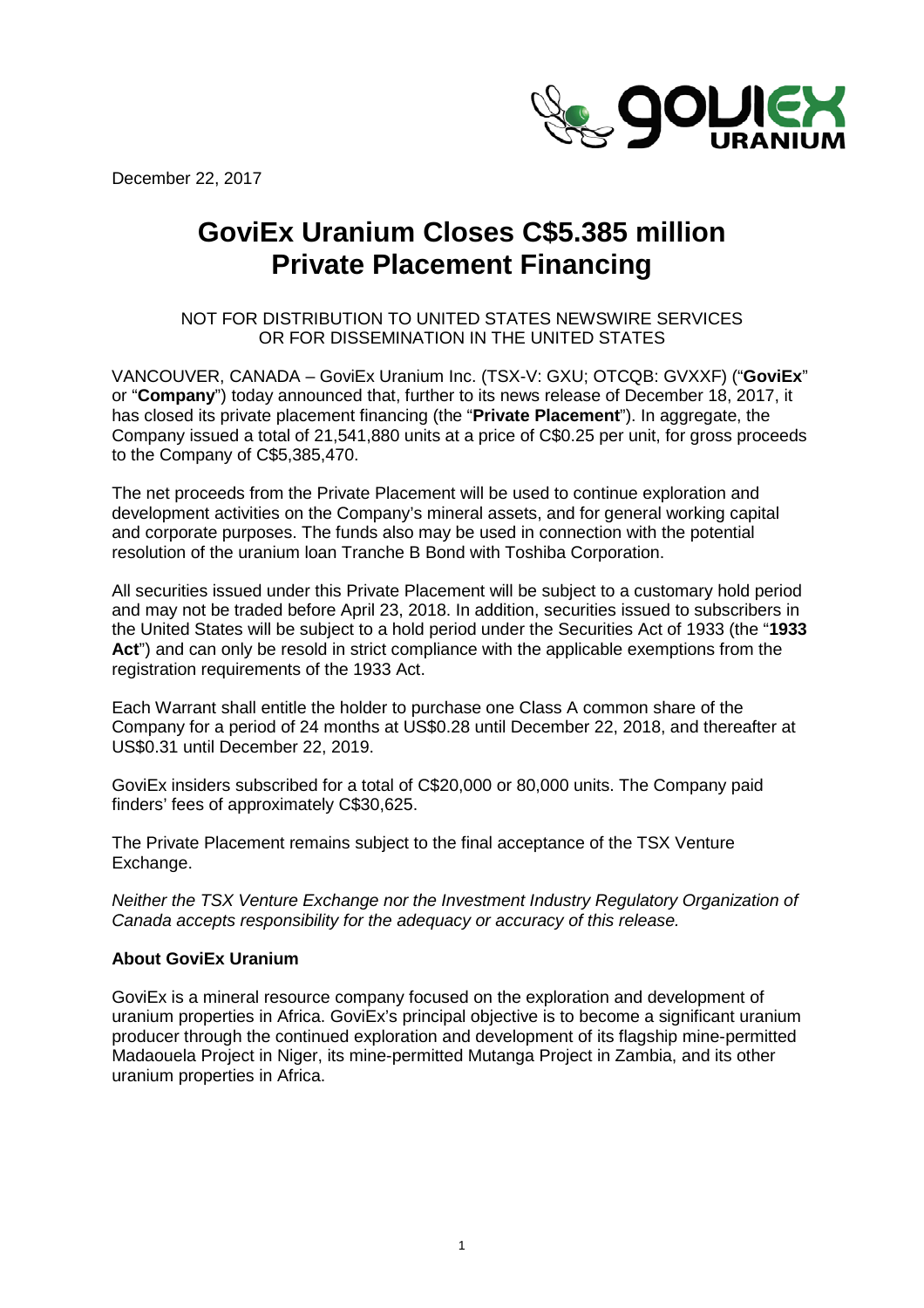## **Information Contacts**

Govind Friedland, Executive Chairman Daniel Major, Chief Executive Officer +1-604-681-5529 [info@goviex.com](mailto:info@goviex.com) [www.goviex.com](http://www.goviex.com/)

## **Cautionary Statement Regarding Forward-Looking Statements**

This news release may contain forward-looking information within the meaning of applicable securities laws. All information and statements other than statements of current or historical facts contained in this news release are forward-looking information.

Forward-looking statements are subject to various risks and uncertainties concerning the specific factors disclosed here and elsewhere in GoviEx's periodic filings with Canadian securities regulators. When used in this news release, words such as "will", "could", "plan", "estimate", "expect", "intend", "may", "potential", "should," and similar expressions, are forward-looking statements. Information provided in this document is necessarily summarized and may not contain all available material information.

Forward-looking statements include those with respect to the proposed use of the proceeds of the Private Placement.

Although the Company believes the expectations reflected in such forward-looking statements are based on reasonable assumptions, it can give no assurances that its expectations will be achieved. Such assumptions, which may prove incorrect, include the following: (i) receipt of TSX Venture Exchange final acceptance will be obtained; and (ii) the price of uranium will remain sufficiently high and the costs of advancing the Company's mining projects sufficiently low so as to permit GoviEx to implement its business plans in a profitable manner.

Factors that could cause actual results to differ materially from expectations include (i) the inability or unwillingness of Toshiba to conclude an agreement with the Company; (ii) the Company's failure to make effective use of the proceeds of the Private Placement; (iii) the failure of the Company's projects, for technical, logistical, labour-relations, or other reasons; (iv) the Company's inability to obtain final TSX Venture Exchange acceptance of the Private Placement; (v) a decrease in the price of uranium below what is necessary to sustain the Company's operations; (vi) an increase in the Company's operating costs above what is necessary to sustain its operations; (vii) accidents, labour disputes, or the materialization of similar risks; (viii) a deterioration in capital market conditions that prevents the Company from raising the funds it requires on a timely basis; and (ix) generally, the Company's inability to develop and implement a successful business plan for any reason.

In addition, the factors described or referred to in the section entitled "Financial Risks and Management Objectives" in the MD&A for the year ended December 31, 2016, of GoviEx, which is available on the SEDAR website at [www.sedar.com,](http://www.sedar.com/) should be reviewed in conjunction with the information found in this news release.

Although GoviEx has attempted to identify important factors that could cause actual results, performance, or achievements to differ materially from those contained in the forwardlooking statements, there can be other factors that cause results, performance, or achievements not to be as anticipated, estimated, or intended. There can be no assurance that such information will prove to be accurate or that management's expectations or estimates of future developments, circumstances, or results will materialize. As a result of